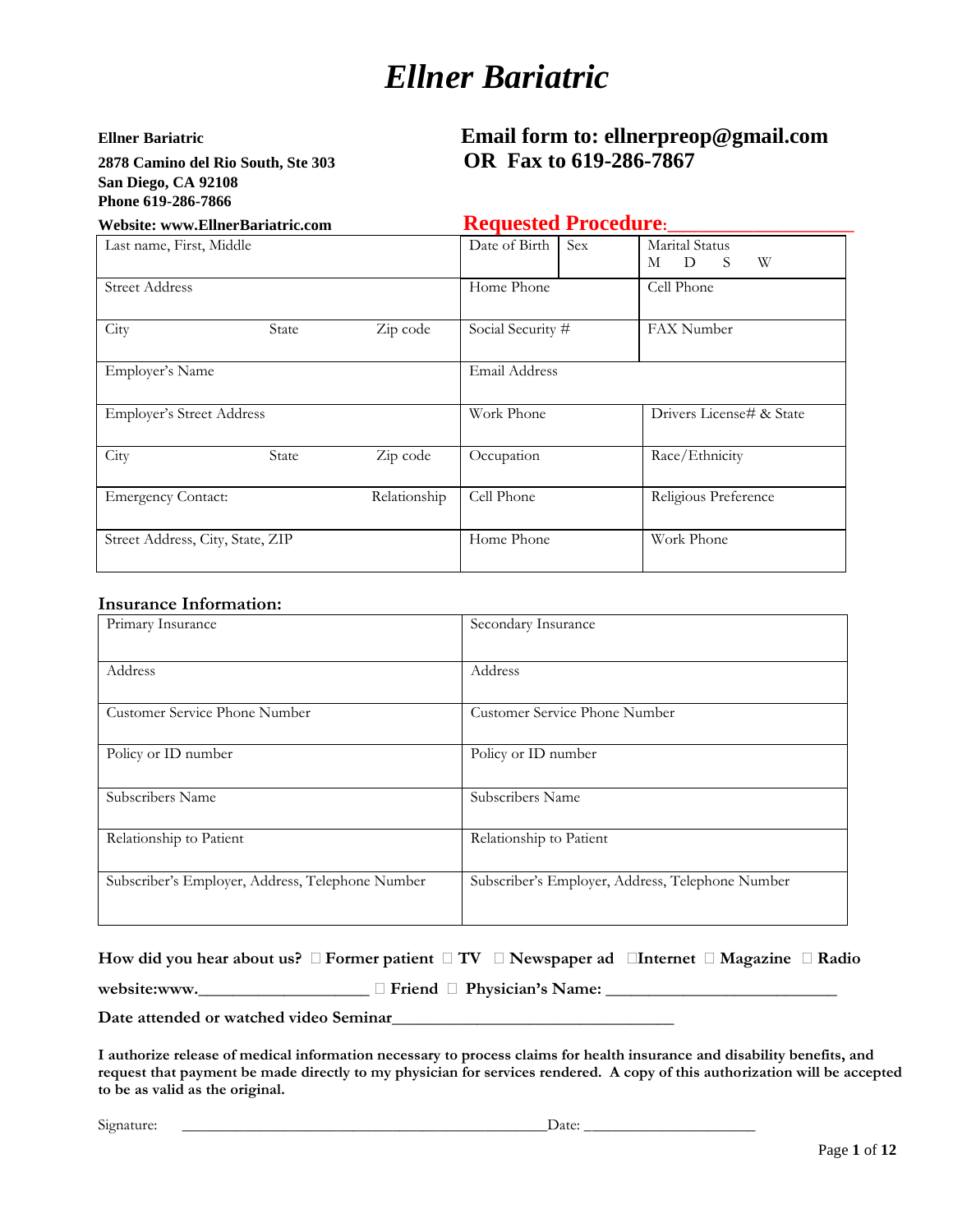#### **PATIENT HISTORY QUESTIONNAIRE**

*The information requested in this questionnaire is very important. To give you the best care, and to obtain your insurance approval, we must have complete answers. Please be thorough.* 

| Name:                                                                                    |        | Date:      | Age:                                                |
|------------------------------------------------------------------------------------------|--------|------------|-----------------------------------------------------|
| Occupation: (If retired or disabled, what <i>did</i> you do or what is your disability?) |        |            |                                                     |
| Weight                                                                                   | Height | <b>BMI</b> | Body Frame – Circle One<br>Medium<br>Small<br>Large |
|                                                                                          |        |            |                                                     |

#### **WEIGHT HISTORY**

*What is your highest weight in the last 5 years ?\_\_\_\_\_\_\_\_ What is your lowest weight in the last 5 years? \_\_\_\_\_\_\_\_\_*

*In your own words, please describe what you hope to accomplish and how you believe your life will change by losing weight:*

### **DIETARY HISTORY**

Approximate age when you first seriously dieted:

#### *List the diets and diet programs you have tried:*

|                    |                          |              |                                                                                                                       | <b>MD</b>   |                 |
|--------------------|--------------------------|--------------|-----------------------------------------------------------------------------------------------------------------------|-------------|-----------------|
| Program            |                          | <b>Dates</b> | <b>Duration</b>                                                                                                       | Supervised? | <b>Max Loss</b> |
| Jenny Craig:       | $Yes \sqcup$ No $\sqcup$ |              |                                                                                                                       |             |                 |
| Nutri-Systems      | $Yes \Box No \Box$       |              |                                                                                                                       |             |                 |
| Weight Watchers    | $Yes \Box No \Box$       |              |                                                                                                                       |             |                 |
| OptiFast           | $Yes \Box No \Box$       |              | <u> 1980 - Jan Barat, martxar amerikan bahasa dalam bahasa dalam bahasa dalam bahasa dalam bahasa dalam bahasa da</u> |             |                 |
| Medi Fast          | $Yes \Box No \Box$       |              |                                                                                                                       |             |                 |
| Fen/Phen/Redux     | $Yes \Box No \Box$       |              |                                                                                                                       |             |                 |
| Meridia            | $Yes \Box No \Box$       |              |                                                                                                                       |             |                 |
| Lindora            | $Yes \Box No \Box$       |              |                                                                                                                       |             |                 |
| T.O.P.S.           | $Yes \Box No \Box$       |              |                                                                                                                       |             |                 |
| O.A.               | $Yes \Box No \Box$       |              |                                                                                                                       |             |                 |
| Acupuncture        | $Yes \Box No \Box$       |              |                                                                                                                       |             |                 |
| Metabolife         | $Yes \Box No \Box$       |              |                                                                                                                       |             |                 |
| <b>Atkins Diet</b> | $Yes \Box No \Box$       |              |                                                                                                                       |             |                 |
| Pritikin Diet      | $Yes \Box No \Box$       |              | <u> 1980 - Jan James Alemania, martin da shekara 1980 - Andrea Alemania a Shekara a tsarin 1980 - Andrea Alemania</u> |             |                 |
| Other:             |                          |              |                                                                                                                       |             |                 |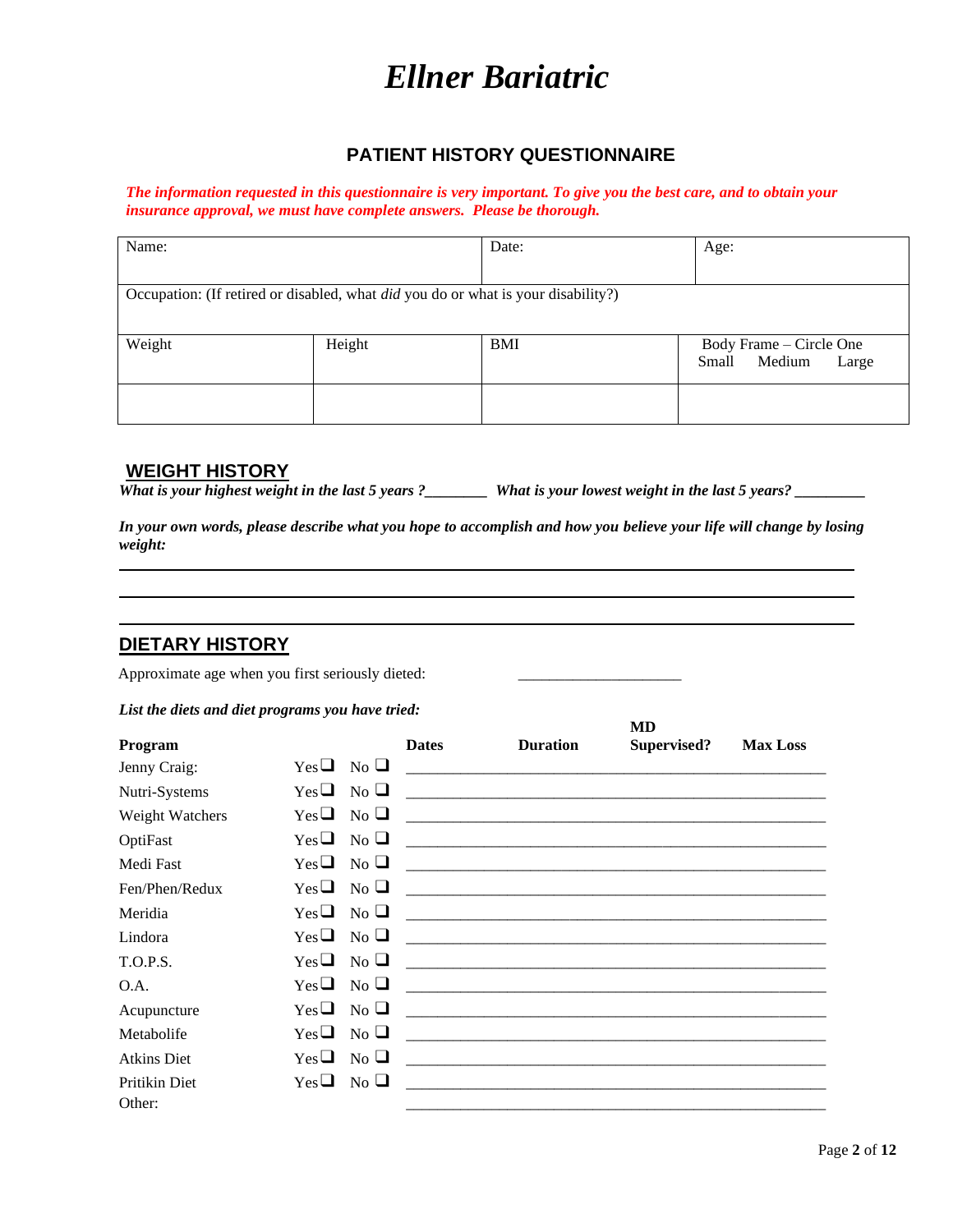|                                           | List any physician-supervised and<br>documented weight loss attempt:                                                                                                                                                                                                                                                                                                    |                                                |                                      |                               |                          |
|-------------------------------------------|-------------------------------------------------------------------------------------------------------------------------------------------------------------------------------------------------------------------------------------------------------------------------------------------------------------------------------------------------------------------------|------------------------------------------------|--------------------------------------|-------------------------------|--------------------------|
| loss methods you've tried:                | List any other diets and/or weight                                                                                                                                                                                                                                                                                                                                      |                                                |                                      |                               |                          |
| For female patients only:<br>Pregnancy #1 |                                                                                                                                                                                                                                                                                                                                                                         | Year_____________ Weight at start_____________ |                                      |                               |                          |
| Pregnancy #2                              |                                                                                                                                                                                                                                                                                                                                                                         | Year____________ Weight at start____________   |                                      |                               |                          |
| Pregnancy #3                              |                                                                                                                                                                                                                                                                                                                                                                         | Year___________ Weight at start____________    |                                      |                               |                          |
| Pregnancy #4                              |                                                                                                                                                                                                                                                                                                                                                                         | Year_____________ Weight at start_____________ |                                      |                               |                          |
|                                           | <u>Food and Exercise History</u>                                                                                                                                                                                                                                                                                                                                        |                                                |                                      |                               |                          |
| Snacking                                  | What are your dietary pitfalls? (circle answers)<br>stress eating grazing all day<br>Love salty love crunchy skipping meals                                                                                                                                                                                                                                             |                                                | love sweets<br>restaurants           | eating large meals<br>boredom | fast foods<br>love carbs |
|                                           | Snacks:<br>What do you do for exercise:                                                                                                                                                                                                                                                                                                                                 |                                                |                                      |                               |                          |
| back pain<br>scheduling                   | Difficulty with exercise is due to (circle answers):<br>lack of motivation lack of time<br>family                                                                                                                                                                                                                                                                       | other:                                         | shortness of breath<br>embarrassment | joint discomfort<br>time      |                          |
| 1. Heart Disease<br>$\Box$ Angina         | <b>WEIGHT RELATED ILLNESSES</b><br>Have you had, or do you have, any of the following illnesses or symptoms?<br>If Yes: ◆ Year Diagnosed<br>Do you have, or have you had:<br>IM.I. (myocardial infarction, "heart attack"), stroke, mini-stroke (TIA)<br><b>QCABG</b> (coronary artery bypass graft)<br>Abnormal EKG<br>$\Box$ Stress test to rule out cardiac problems | $Yes \Box No \Box$                             |                                      |                               |                          |
|                                           | $\Box$ Palpitations, Fast Heartbeat (tachycardia), Slow Heartbeat (bradyarrythmia)                                                                                                                                                                                                                                                                                      |                                                |                                      |                               |                          |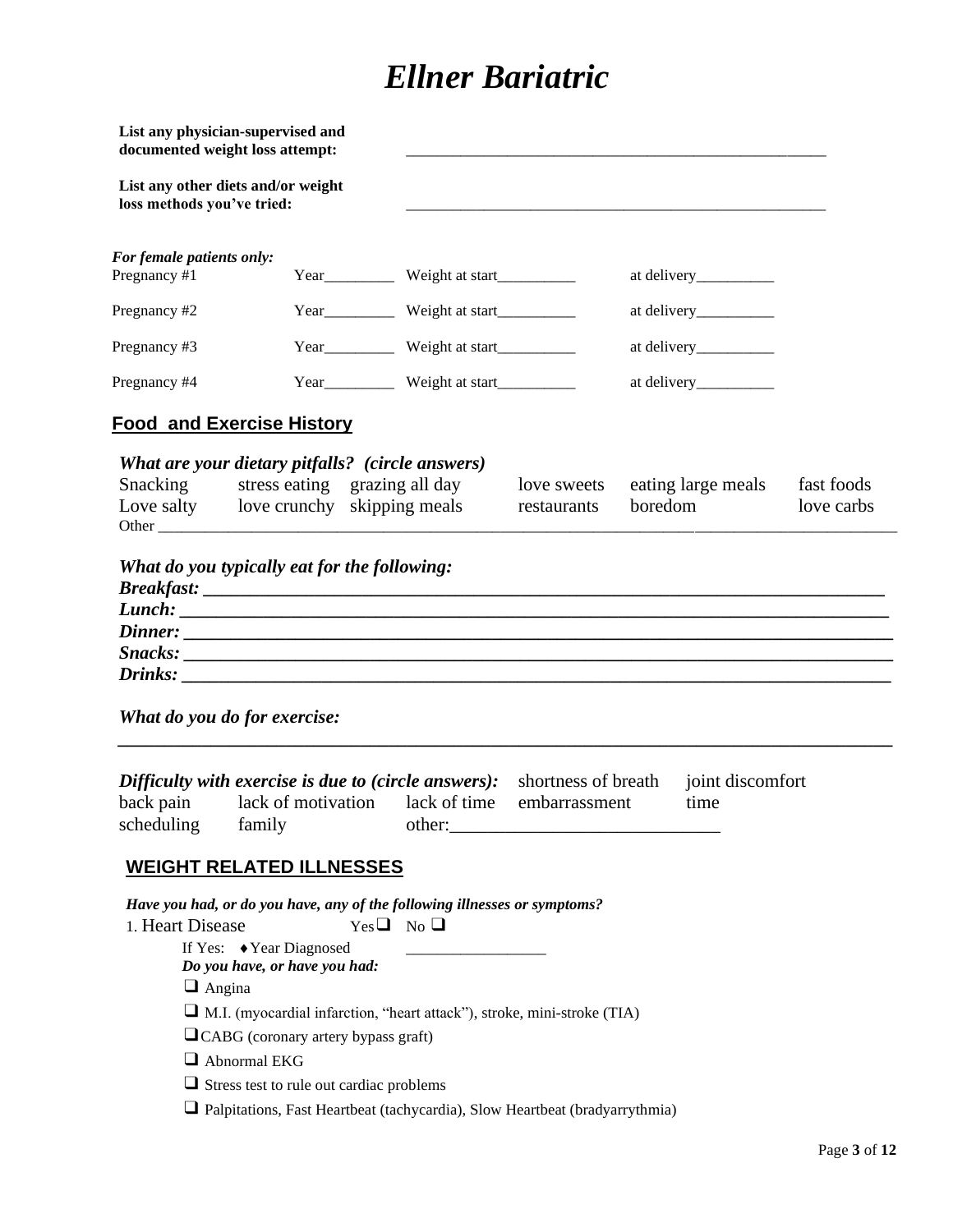|                                                                                                                                            | 2. High Cholesterol Yes $\Box$ No $\Box$<br>If Yes: ◆ Year Diagnosed                            |                                                                                                            | <b>High Triglycerides</b> |                                                                 | $Yes \Box No \Box$                                                                                                                                      |
|--------------------------------------------------------------------------------------------------------------------------------------------|-------------------------------------------------------------------------------------------------|------------------------------------------------------------------------------------------------------------|---------------------------|-----------------------------------------------------------------|---------------------------------------------------------------------------------------------------------------------------------------------------------|
|                                                                                                                                            | • List medications                                                                              |                                                                                                            |                           |                                                                 |                                                                                                                                                         |
| 3. High Blood Pressure                                                                                                                     |                                                                                                 | N <sub>0</sub><br>$Yes \square$                                                                            |                           |                                                                 |                                                                                                                                                         |
|                                                                                                                                            | If Yes: ◆ Year Diagnosed                                                                        |                                                                                                            |                           |                                                                 |                                                                                                                                                         |
|                                                                                                                                            | • List medications                                                                              |                                                                                                            |                           |                                                                 |                                                                                                                                                         |
| 4. Diabetes                                                                                                                                | $Yes \Box No \Box$                                                                              |                                                                                                            |                           |                                                                 |                                                                                                                                                         |
| ◆ Gestational:<br>Neuropathy:                                                                                                              | If Yes: ◆ Year Diagnosed:<br>◆ Controlled with:                                                 | N <sub>0</sub><br>$Yes \square$<br>$Yes \Box No \Box$<br>$\Box$ Diet                                       |                           |                                                                 |                                                                                                                                                         |
| 5. Asthma                                                                                                                                  | $Yes \Box No \Box$                                                                              |                                                                                                            |                           |                                                                 |                                                                                                                                                         |
|                                                                                                                                            | If Yes: ◆ Year Diagnosed:                                                                       |                                                                                                            |                           |                                                                 |                                                                                                                                                         |
|                                                                                                                                            | ◆ ER visits/last 2 yrs:                                                                         |                                                                                                            |                           | <u> 1980 - Johann Barn, mars an t-Amerikaansk kommunister (</u> |                                                                                                                                                         |
|                                                                                                                                            | ◆ Hospitalizations last 2 years:                                                                |                                                                                                            |                           |                                                                 |                                                                                                                                                         |
|                                                                                                                                            | ◆ Steroids last 2 years:                                                                        |                                                                                                            | $Yes \Box No \Box$        |                                                                 |                                                                                                                                                         |
|                                                                                                                                            | 6. Shortness of breath $Yes \Box No \Box$                                                       |                                                                                                            |                           |                                                                 |                                                                                                                                                         |
|                                                                                                                                            | If Yes, : $\triangleleft$ Can walk                                                              |                                                                                                            | blocks                    |                                                                 |                                                                                                                                                         |
|                                                                                                                                            | ◆ Stairs:                                                                                       |                                                                                                            | flights                   |                                                                 |                                                                                                                                                         |
| • Morning headaches<br>$\triangle$ Grinding of teeth/jaw<br>$\blacklozenge$ Restless sleep<br>$\triangle$ Snoring<br>◆ Awakenings at night | 7. Trouble Sleeping? Yes $\Box$ No $\Box$                                                       | $Yes \Box No \Box$<br>$Yes \Box No \Box$<br>$Yes \Box No \Box$<br>$Yes \Box No \Box$<br>$Yes \Box No \Box$ | ◆ Observed apneas         | $\triangle$ Arm/Leg Twitching(PLM's)                            | $Yes \Box No \Box$<br>$Yes \Box No \Box$<br>$\bullet$ ExcessiveDaytime Fatigue/sleepiness Yes $\square$ No $\square$<br>Office Use: sleep study ordered |
| 8. Sleep Apnea Syndrome                                                                                                                    |                                                                                                 |                                                                                                            | $Yes \Box No \Box$        |                                                                 |                                                                                                                                                         |
|                                                                                                                                            | If Yes: ◆ Year Diagnosed:<br>◆ Last sleep study:<br>◆ CPAP used:                                | $Yes \square$                                                                                              | N <sub>0</sub>            | month/year                                                      |                                                                                                                                                         |
|                                                                                                                                            | 9. Heartburn/esophagitis/hiatus hernia?                                                         |                                                                                                            | $Yes \Box No \Box$        |                                                                 |                                                                                                                                                         |
|                                                                                                                                            | If Yes: ◆ Year Diagnosed: _____<br>◆ Upper GI series?<br>$\triangle$ Endoscopy?<br>Medications: | $Yes \Box No \Box$                                                                                         | $Yes \Box No \Box$        |                                                                 | Office Use: □ UGI/endoscopy ordered                                                                                                                     |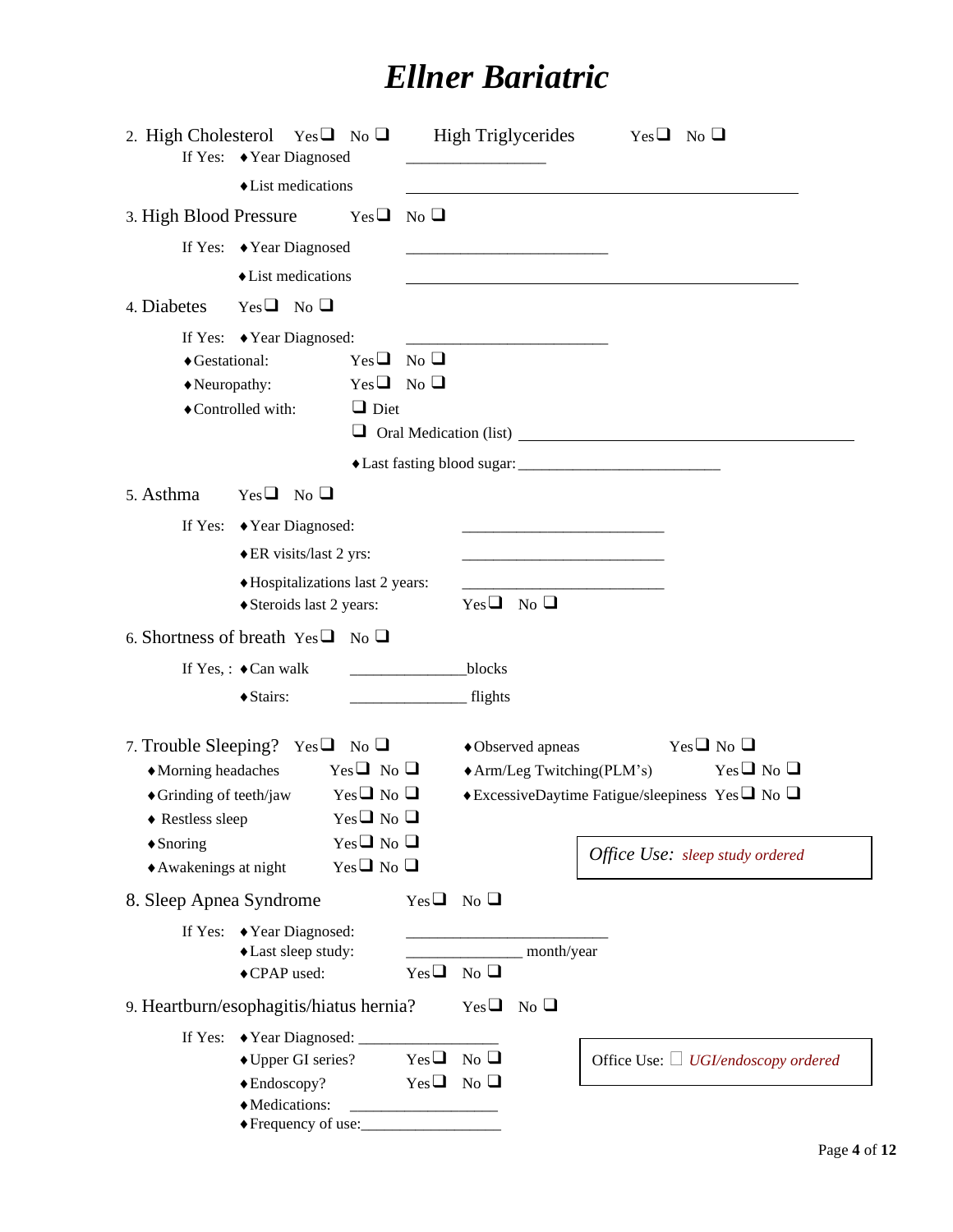|                            | 10. Belching up acid or sour fluid.<br>11. Coughing or choking at night?                                                                          | $Yes \square$<br>$Yes \Box No \Box$                                                                                                                                                                                                                                                | $\overline{N_0}$                            |                                               |                              |
|----------------------------|---------------------------------------------------------------------------------------------------------------------------------------------------|------------------------------------------------------------------------------------------------------------------------------------------------------------------------------------------------------------------------------------------------------------------------------------|---------------------------------------------|-----------------------------------------------|------------------------------|
| 12. Gallbladder disease?   | $Yes \square$                                                                                                                                     | N <sub>0</sub>                                                                                                                                                                                                                                                                     |                                             |                                               |                              |
|                            | If Yes: How was it Diagnosed?                                                                                                                     |                                                                                                                                                                                                                                                                                    |                                             | $\Box$ Ultrasound $\Box$ Physical Exam        | $\Box$ (Gallbladder removed) |
|                            | 13. Leakage of urine with laughing/coughing/sneezing?                                                                                             |                                                                                                                                                                                                                                                                                    |                                             | $Yes \Box No \Box$                            |                              |
|                            | If Yes: $\bullet$ Wear pads frequently?                                                                                                           | $Yes \Box No \Box$                                                                                                                                                                                                                                                                 |                                             |                                               |                              |
|                            | 15. Low back strain/Pain/Sciatica?                                                                                                                | $Yes \Box No \Box$                                                                                                                                                                                                                                                                 |                                             |                                               |                              |
|                            | If Yes: ◆ Seen by Chiropractor?<br>◆ Orthopedic Surgeon?<br>◆ Seen by Family Doctor? Yes $\Box$ No $\Box$<br>Medications taken:                   | $Yes \square$<br>$Yes \Box No \Box$                                                                                                                                                                                                                                                | No                                          |                                               |                              |
|                            | 16. Pain in Hips/Knees/Ankles/Feet? Yes□ No □                                                                                                     |                                                                                                                                                                                                                                                                                    |                                             |                                               |                              |
|                            | If Yes: $\bullet$ Seen by Chiropractor? Yes $\Box$<br>◆ Orthopedic Surgeon?<br>Seen by Family Doctor? Yes $\Box$ No $\Box$<br>◆ Medications taken | $Yes \Box$                                                                                                                                                                                                                                                                         | $\mathrm{No} \ \Box$<br>$\overline{N_0}$    |                                               |                              |
|                            | 17. Weight related injuries and trauma:                                                                                                           |                                                                                                                                                                                                                                                                                    |                                             |                                               |                              |
| 18. Venous Stasis Disease? |                                                                                                                                                   | $Yes \Box$                                                                                                                                                                                                                                                                         | $No$ $\Box$                                 |                                               |                              |
|                            | If Yes: ◆Do you have Edema?<br>◆ Scaly & Thick Skin?<br>◆ Leg Ulcers?                                                                             | $Yes \Box No \Box$<br>$Yes \square$<br>$Yes \Box$                                                                                                                                                                                                                                  | $\overline{N_{0}}$ $\Box$<br>N <sub>0</sub> | (edema is swelling in the lower legs or feet) |                              |
| 19. Gout?                  |                                                                                                                                                   | $Yes \Box$                                                                                                                                                                                                                                                                         | N <sub>0</sub>                              |                                               |                              |
|                            | If Yes: ◆ Gouty Arthritis?<br><b>Using Medication?</b>                                                                                            | $Yes \Box No \Box$                                                                                                                                                                                                                                                                 |                                             |                                               |                              |
|                            | <b>OTHER PAST MEDICAL HISTORY</b>                                                                                                                 |                                                                                                                                                                                                                                                                                    |                                             |                                               |                              |
| <b>Female Patients:</b>    | Number of pregnancies:<br>and the state of the state of the state of the state of the state of the                                                |                                                                                                                                                                                                                                                                                    |                                             |                                               |                              |
|                            | Number of live births:<br>Miscarriages/abortions:<br>Obstetric complications:                                                                     | <u> 1989 - Johann Barbara, martin da k</u><br><b>Contract Contract Contract Contract Contract Contract Contract Contract Contract Contract Contract Contract Contract Contract Contract Contract Contract Contract Contract Contract Contract Contract Contract Contract Contr</b> |                                             |                                               |                              |
|                            |                                                                                                                                                   |                                                                                                                                                                                                                                                                                    |                                             |                                               |                              |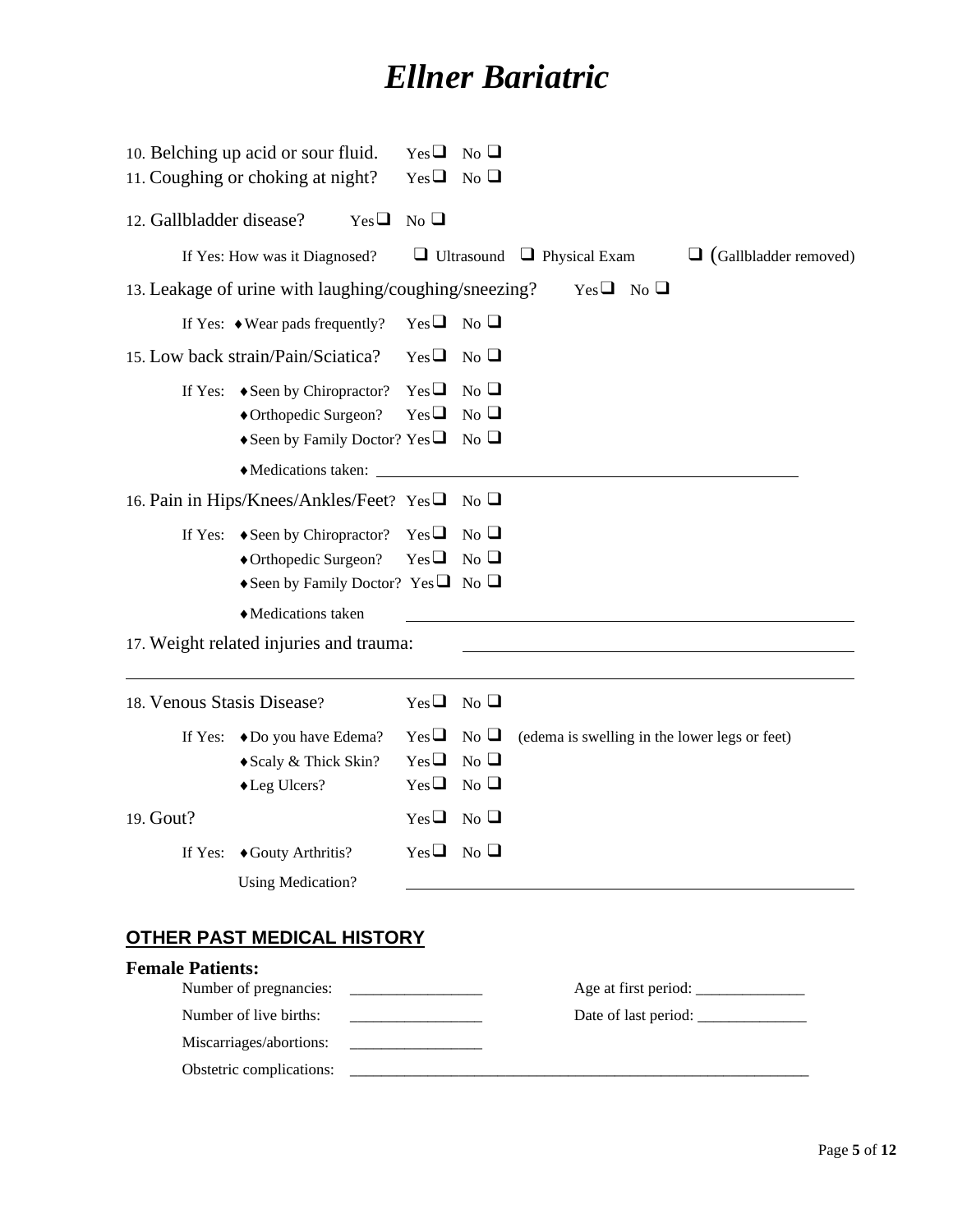| Do you presently use:                                                                                     |                     |                       |                                                                               |  |
|-----------------------------------------------------------------------------------------------------------|---------------------|-----------------------|-------------------------------------------------------------------------------|--|
| Birth control pills                                                                                       |                     |                       | $Yes \Box No \Box List type: \_\_$                                            |  |
| Estrogens                                                                                                 |                     |                       | $Yes \Box No \Box List type: \_\_ \_\_ \_\_ \_\_ \_\_ \_\_ \_\_ \_\_ \_\_ \_$ |  |
|                                                                                                           |                     |                       |                                                                               |  |
|                                                                                                           |                     |                       |                                                                               |  |
| Please identify which of the following childhood illnesses you have experienced:                          |                     |                       |                                                                               |  |
| $\Box$ Measles                                                                                            | $\Box$ Mumps        | $\Box$ Chickenpox     | $\Box$ Obesity                                                                |  |
| $\Box$ Rheumatic fever                                                                                    | $\Box$ Heart murmur | $\Box$ Asthma         | $\Box$ Tonsillectomy                                                          |  |
| Have you had:                                                                                             |                     |                       |                                                                               |  |
| $\Box$ Hepatitis                                                                                          |                     |                       | $\Box$ Blood Transfusion $\Box$ AIDS/HIV Exposure                             |  |
| $\Box$ Colitis                                                                                            |                     | $\Box$ Kidney Disease | $\Box$ Bleeding Abnormality                                                   |  |
| $\Box$ Thyroid Problems                                                                                   |                     |                       |                                                                               |  |
|                                                                                                           |                     |                       |                                                                               |  |
| Would you accept a blood transfusion in an emergency situation? ________________                          |                     |                       |                                                                               |  |
| Please list below all serious illnesses and hospitalizations you have experienced in adulthood:           |                     |                       |                                                                               |  |
| <b>Major Illness</b>                                                                                      | Date                | Treatment             |                                                                               |  |
|                                                                                                           |                     |                       |                                                                               |  |
|                                                                                                           |                     |                       |                                                                               |  |
|                                                                                                           |                     |                       |                                                                               |  |
|                                                                                                           |                     |                       |                                                                               |  |
|                                                                                                           |                     |                       |                                                                               |  |
|                                                                                                           |                     |                       |                                                                               |  |
|                                                                                                           |                     |                       |                                                                               |  |
| <b>Major Surgery</b>                                                                                      | Date                |                       |                                                                               |  |
|                                                                                                           |                     |                       |                                                                               |  |
|                                                                                                           |                     |                       |                                                                               |  |
|                                                                                                           |                     |                       |                                                                               |  |
|                                                                                                           |                     |                       |                                                                               |  |
|                                                                                                           |                     |                       |                                                                               |  |
|                                                                                                           |                     |                       |                                                                               |  |
|                                                                                                           |                     |                       |                                                                               |  |
| Allergies:                                                                                                |                     |                       |                                                                               |  |
| Allergic to any medications?: Yes $\Box$ No $\Box$                                                        |                     |                       | If Yes, please list medication and reaction:                                  |  |
|                                                                                                           |                     |                       |                                                                               |  |
|                                                                                                           |                     |                       |                                                                               |  |
|                                                                                                           |                     |                       |                                                                               |  |
| Allergic to: Surgical tape: Yes $\Box$ No $\Box$ Latex: Yes $\Box$ No $\Box$ Iodine: Yes $\Box$ No $\Box$ |                     |                       |                                                                               |  |
| Other Allergies:                                                                                          |                     |                       |                                                                               |  |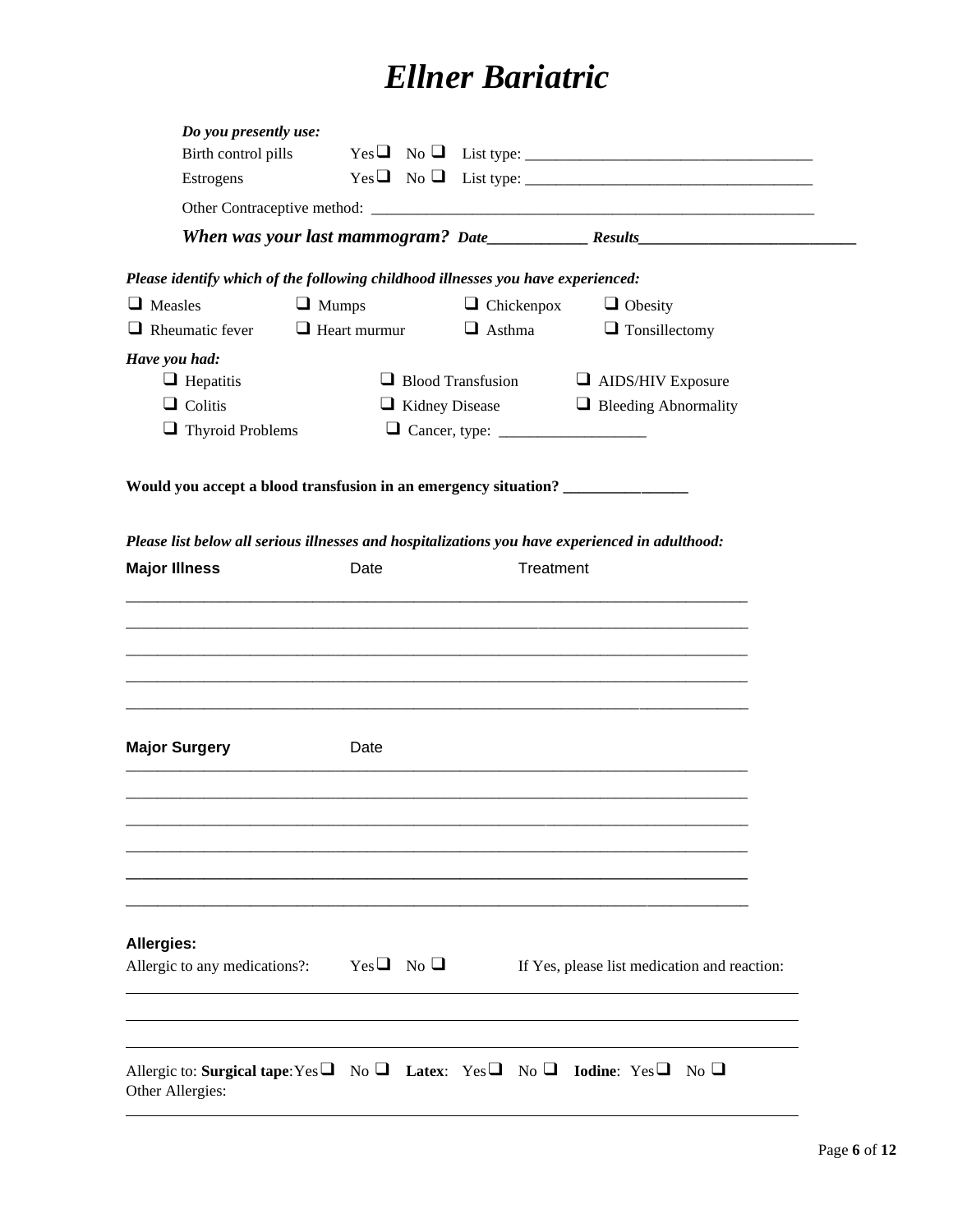### *Please list all medications you currently use, including vitamins and supplements*

| Medication | <b>Dose</b> | Frequency |
|------------|-------------|-----------|
|            |             |           |
|            |             |           |
|            |             |           |
|            |             |           |
|            |             |           |
|            |             |           |
|            |             |           |
|            |             |           |

| Do you use THC/Hookah:                           | $Yes \Box No \Box$ |                    |                                                                     |
|--------------------------------------------------|--------------------|--------------------|---------------------------------------------------------------------|
| Do you use tobacco:                              | $Yes \Box No \Box$ |                    |                                                                     |
| Are you willing to quit?                         | $Yes \Box No \Box$ |                    |                                                                     |
| Have you ever used tobacco? Yes $\Box$ No $\Box$ |                    |                    | How many Years?<br><u> 1989 - Jan Alexandro Alexandro III e ale</u> |
|                                                  |                    |                    | How many packs a day?                                               |
| Do you use alcohol:                              |                    | $Yes \Box No \Box$ |                                                                     |
| Drug Use (social):                               |                    | $Yes \Box No \Box$ |                                                                     |
| Any history of abuse:                            |                    |                    |                                                                     |

### **FAMILY HISTORY**

| <b>Family Member</b> | Living? | <b>Age</b> | If Deceased, age | <b>Illness/Cause of death</b> |
|----------------------|---------|------------|------------------|-------------------------------|
| Mother               |         |            |                  |                               |
| Father               |         |            |                  |                               |
| Maternal Grandmother |         |            |                  |                               |
| Maternal Grandfather |         |            |                  |                               |
| Paternal Grandmother |         |            |                  |                               |
| Paternal Grandfather |         |            |                  |                               |
| Sibling:             |         |            |                  |                               |
| Sibling:             |         |            |                  |                               |

#### *Please indicate if there is a family history of:*

- 
- 
- 
- 
- ❑ High Blood Cholesterol ❑ Colon Cancer
- ❑ Obesity ❑ Lung disease, Asthma or Emphysema
- ❑ Diabetes ❑Kidney Disease
- ❑ High Blood Pressure ❑ Bleeding tendency or Blood Disorder
- ❑Heart Disease ❑ Breast Cancer
	-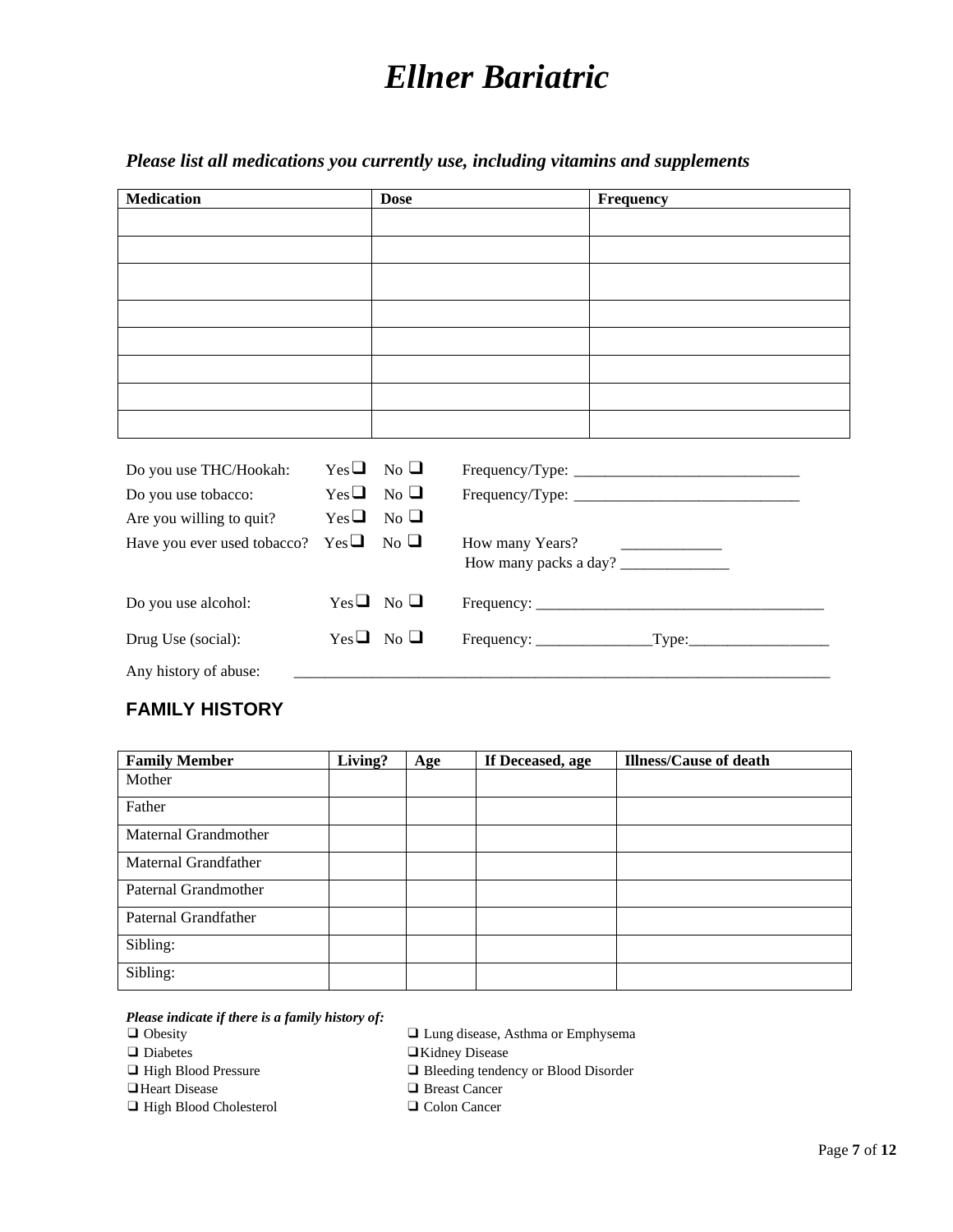### **SYSTEM REVIEW**

*Please circle all symptoms you currently experience, or have experienced in the past. Feel free to add any additional problems or information.* 

**1. HEAD, EYE, EAR, NOSE & THROAT**: stuffy nose – runny nose – hay fever – sinus trouble – earache – headache – blurry vision – double vision – haloes around lights – loss of night vision – buzzing in ears – ringing in ears – discharge from ear – loss of hearing – dizziness – vertigo – loss of balance – sore throat – lump in throat – trouble swallowing – pain with swallowing – hoarseness

**2. RESPIRATORY**: cough – wheezing – shortness of breath at night – use of two pillows – blood in sputum – out of breath with exertion – wake up at night short of breath – wake up at night coughing or choking – asthma – emphysema – bronchitis

**3. CARDIOVASCULAR**: palpitations – pounding heart – skipping heartbeat – pains in chest – pains in neck – pains in arms – squeezing of chest – heart attack – heart murmur – abnormal electrocardiogram – irregular heartbeat – high blood pressure – pain in legs – cold feet – blue toes – blue finger – loss of pulses

**4. GASTROINTESTINAL**: heartburn – nausea – vomiting – belching fluid in throat – burning in throat – food sticking in chest – pains in stomach – burning in stomach – acid stomach – diarrhea – constipation – pain with bowel movement – blood in stools – hemorrhoids – fissures – cramps – gassiness – irritable colon – colitis

**5. GENITOURINARY**: pain with urination – trouble starting urine – trouble stopping urine – small urine stream – blood in urine – kidney stones – bladder stones – kidney failure – nephritis – urinary tract infections – frequent urination – getting up at night to urinate – leakage of urine with cough or sneeze – decreased sex drive

 $\blacklozenge$  Men: discharge from penis – loss of erection – painful erection

Women: vaginal discharge – vaginal bleeding – pain with intercourse – irregular periods – lack of orgasm

**6. ENDOCRINE (GLANDULAR):** low thyroid – hyperthyroid – goiter – Grave's Disease – thyroid Nodules – x-ray to thyroid – diabetes – adrenal gland tumor – frequent flushing – frequent heavy sweating

**7. MUSCULOSKELETAL:** pain in joints – swelling of joints – redness of skin over joints – warm joints – fluid in joints – arthritis – broken bones – sprains – low back pain – hip pain – knee pain – ankle pain – foot pain – flat feet – slipped disk – herniated disk – sciatica

**8. NEUROLOGICAL**: dizziness – vertigo – falling to the side – falling at night – numbness – tingling – pins and needles feelings – weakness of any muscles – twitching of muscles – weakness of grip – shakiness – tremors – fainting – convulsions – fits – loss of consciousness

**9. PSYCHOLOGICAL**: nervousness – anxiety – depression – thoughts of suicide – suicide attempts – hospitalization for emotional problems – psychiatric treatment – psychological counseling **OTHER:** 

**\_\_\_\_\_\_\_\_\_\_\_\_\_\_\_\_\_\_\_\_\_\_\_\_\_\_\_\_\_\_\_\_\_\_\_\_\_\_\_\_\_\_\_\_\_\_\_\_\_\_\_\_\_\_\_\_\_\_\_\_\_\_\_\_\_\_\_\_\_\_\_\_\_\_\_\_**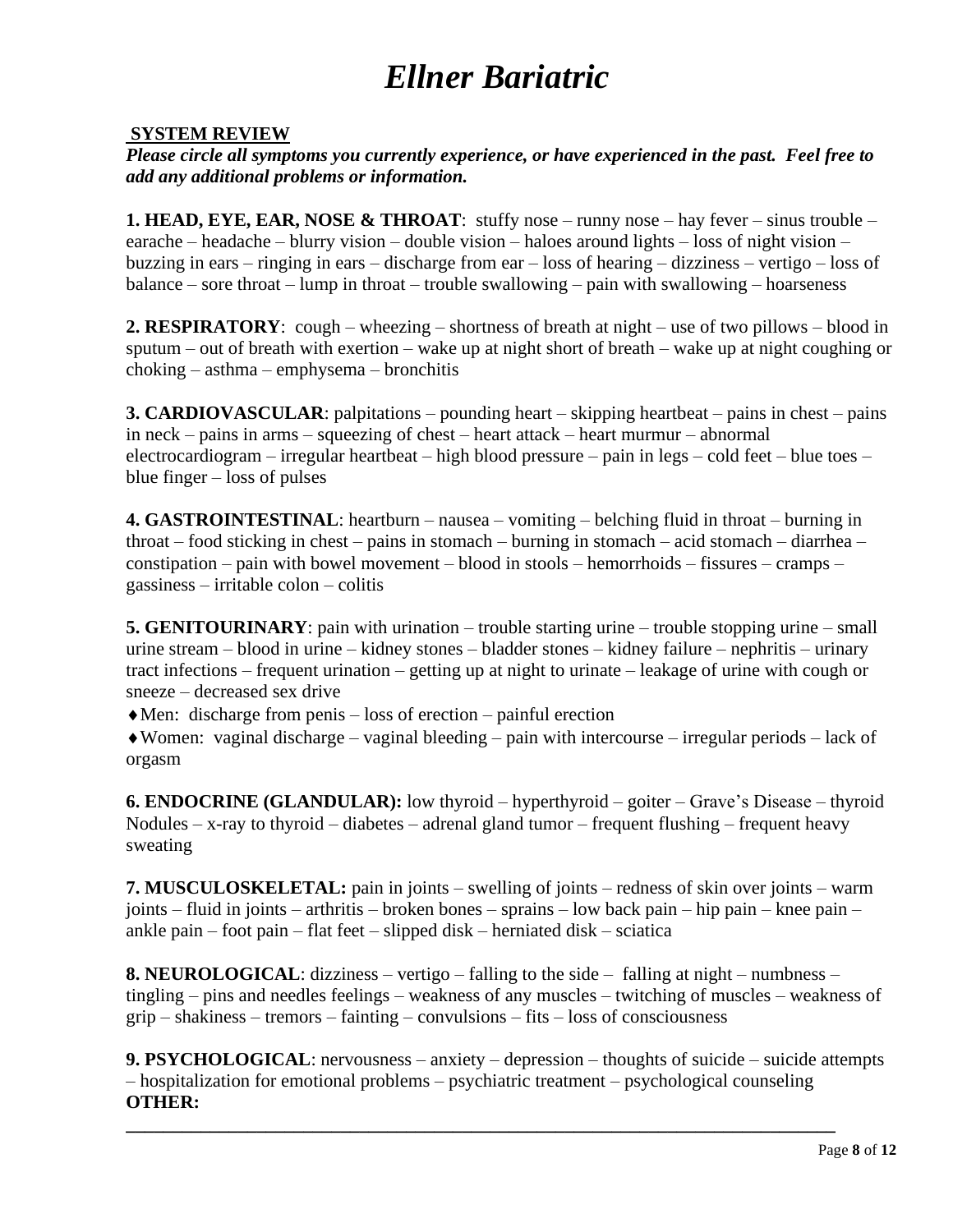### **Personal Physicians:**

Please list all the physicians under whom you receive medical care:

| <b>Primary Care</b><br>Physician | <b>Name</b> | Address/Location | Fax &Telephone |
|----------------------------------|-------------|------------------|----------------|
| Internist                        |             |                  |                |
| Gynecologist                     |             |                  |                |
| Orthopedist                      |             |                  |                |
| Psychiatrist                     |             |                  |                |
| Psychologist                     |             |                  |                |
| Therapist                        |             |                  |                |
| Nephrologist                     |             |                  |                |
| Other (Specify)                  |             |                  |                |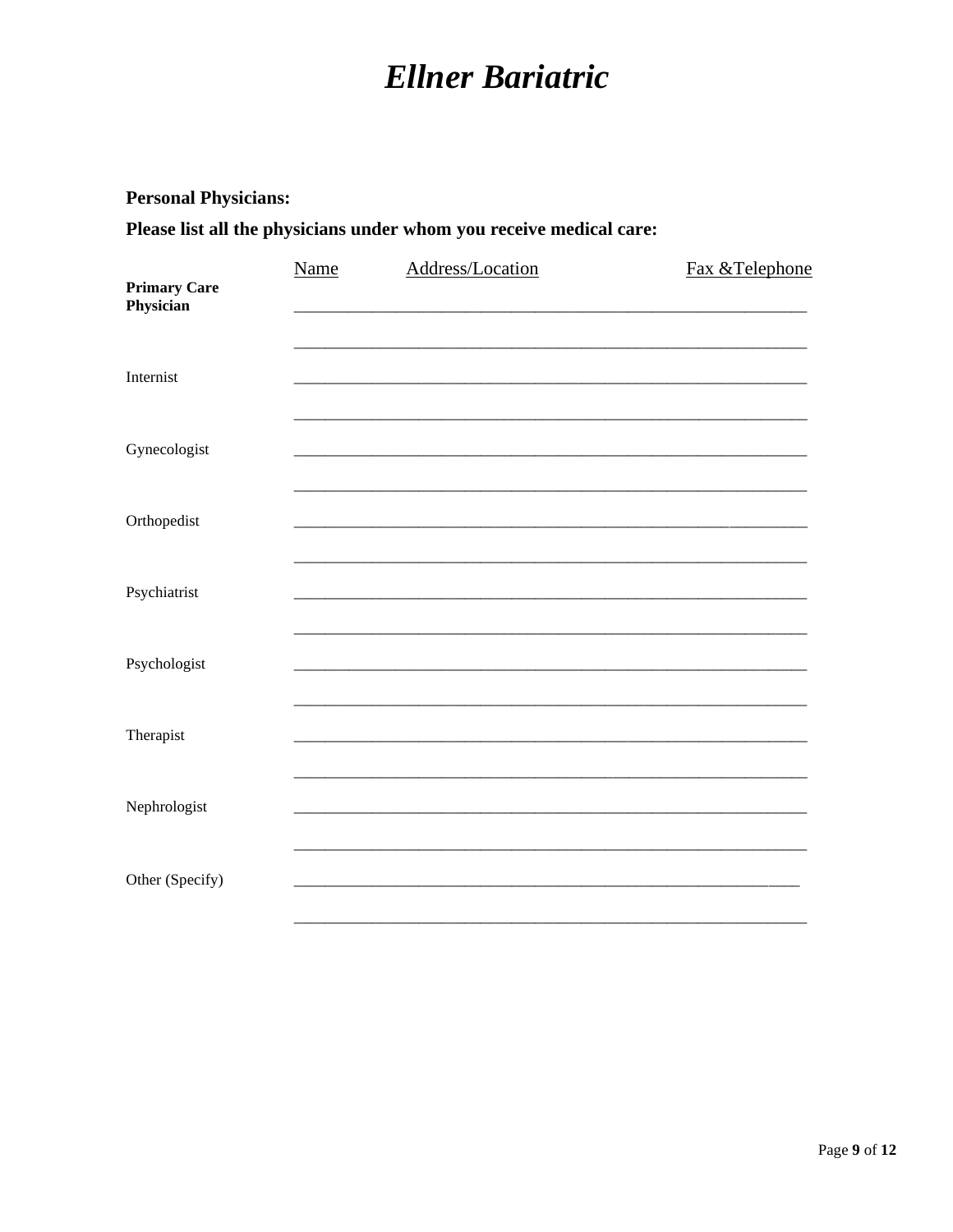| <b>Patient Name</b> | Date of Birth          |
|---------------------|------------------------|
| Address             | Social Security Number |
| City, St Zip        | Phone #                |

I authorize \_\_\_\_\_\_\_\_\_\_\_\_\_\_\_\_\_\_\_\_\_\_\_\_\_\_\_\_\_\_\_\_\_\_\_\_ (name of your doctor or hospital) to release copies of my medical records, created during the course of my diagnosis and treatment at your facility, and for continued patient care, to:

### **Ellner Bariatric (fax) 619-286-7867 (Phone) 619-286-7866**

\_\_\_\_\_\_\_\_\_\_\_\_\_\_\_\_\_\_\_\_\_\_\_\_\_\_\_\_\_\_\_\_\_\_\_\_\_\_ \_\_\_\_\_\_\_\_\_\_\_\_\_\_\_\_\_\_\_\_\_\_

**Approximate Dates of Service for requested Medical Records: \_\_\_\_\_\_\_\_\_\_\_\_\_\_\_\_\_\_\_\_\_\_\_\_**

I understand the information is released for continued patient care and may not be provided in whole or in part to any other agency, organization or person. I hereby waive my/his/her rights to the privileges of confidentiality with respect to any HIV test result or mental health information or drug/alcohol information that may be contained in the medical record. The Healthcare provider, its employees and officers and attending physicians are released from legal responsibility or liability for the release of information to the extent stated and authorized herein. Records may be faxed to expedite continuing care. This authorization is valid for 180 days from date of signature unless revoked in writing earlier by the patient.

Signature of Patient Date

\_\_\_\_\_\_\_\_\_\_\_\_\_\_\_\_\_\_\_\_\_\_\_\_\_\_\_\_\_\_\_\_\_\_\_\_\_\_ Signature of Parent/Guardian/Legal Representative

\_\_\_\_\_\_\_\_\_\_\_\_\_\_\_\_\_\_\_\_\_\_\_\_\_\_\_\_\_\_\_\_\_\_\_\_\_\_

Relationship to the Patient

This fax contains **CONFIDENTIAL INFORMATION** and is only for the individual or entity named in this document. Otherwise, you are hereby notified that disclosure, copying, distribution or other action to the content for this fax is strictly prohibited. If this is received in error, please contact sender immediately.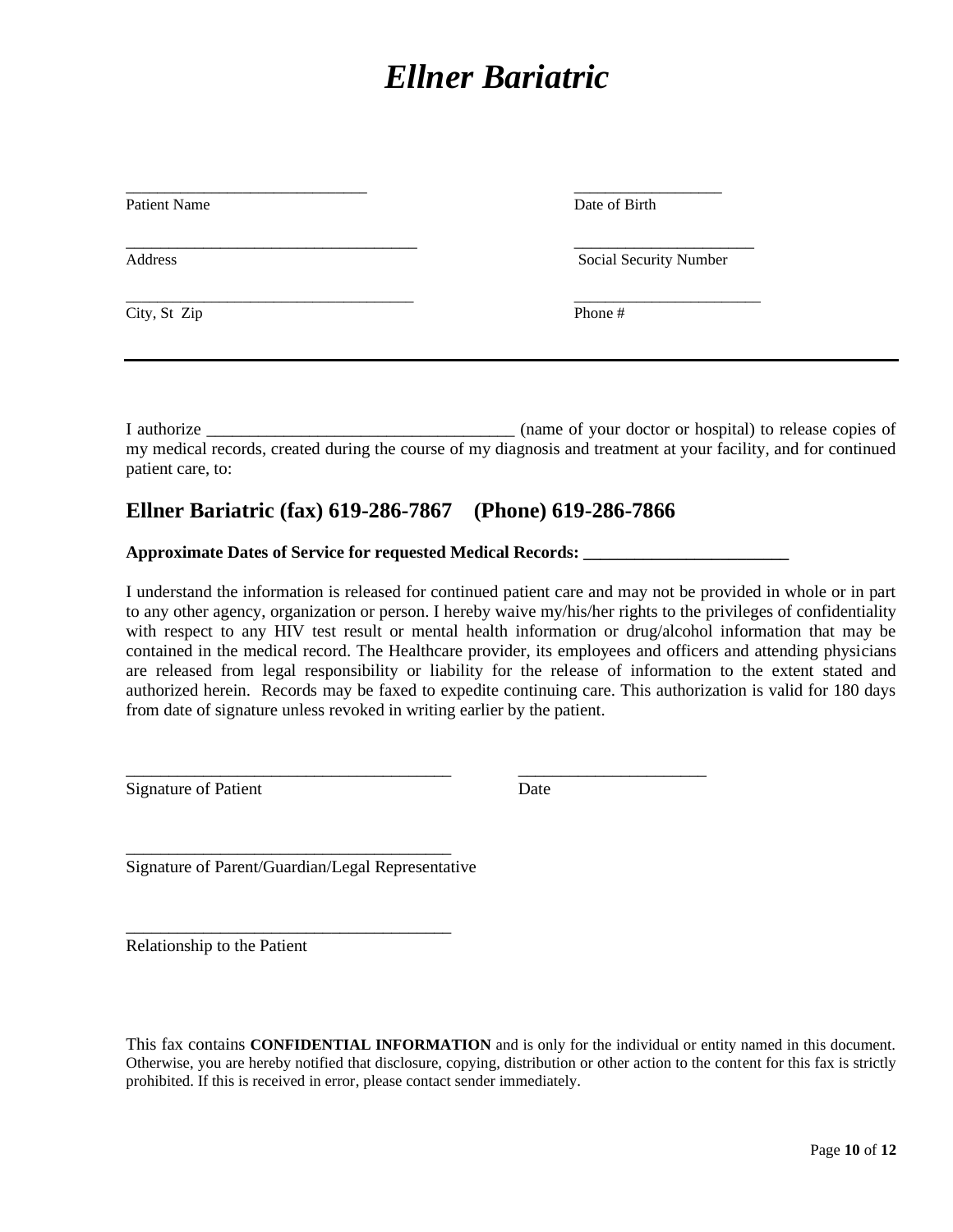### REQUEST FOR CONFIDENTIAL COMMUNICATION OF PROTECTED HEALTH INFORMATION

| Patient Name (please print)                                                                                                                                                                                                                          | Date of Birth                                                                                                                                                                                                                                                      |  |  |  |
|------------------------------------------------------------------------------------------------------------------------------------------------------------------------------------------------------------------------------------------------------|--------------------------------------------------------------------------------------------------------------------------------------------------------------------------------------------------------------------------------------------------------------------|--|--|--|
| Both before and after surgery we will need to contact you regarding test results, insurance<br>information, referrals, etc. We will need your authorization to convey this protected health<br>information in a way that is most convenient for you. |                                                                                                                                                                                                                                                                    |  |  |  |
| Designated method of contacting the patient (check all that apply)                                                                                                                                                                                   |                                                                                                                                                                                                                                                                    |  |  |  |
| OK to leave detailed messages on answering machine (1) ______________                                                                                                                                                                                |                                                                                                                                                                                                                                                                    |  |  |  |
| OK to leave detailed messages on voice mail                                                                                                                                                                                                          | $\left(\begin{array}{ccc} \text{ } & \text{ } \end{array}\right)$ , and the set of the set of the set of the set of the set of the set of the set of the set of the set of the set of the set of the set of the set of the set of the set of the set of the set of |  |  |  |
| ____ Leave call back messages only                                                                                                                                                                                                                   |                                                                                                                                                                                                                                                                    |  |  |  |
| Send detailed messages via e-mail                                                                                                                                                                                                                    | E-mail address                                                                                                                                                                                                                                                     |  |  |  |
| Please check if your e-mail is confidential and should NOT be used                                                                                                                                                                                   |                                                                                                                                                                                                                                                                    |  |  |  |
|                                                                                                                                                                                                                                                      |                                                                                                                                                                                                                                                                    |  |  |  |

\_\_\_\_\_\_\_\_\_\_\_\_\_\_\_\_\_\_\_\_\_\_\_\_\_\_\_\_\_\_\_\_\_\_\_\_\_\_\_\_\_\_\_\_\_\_\_\_\_\_\_\_\_\_\_\_\_\_\_\_\_\_\_\_

Signature Date